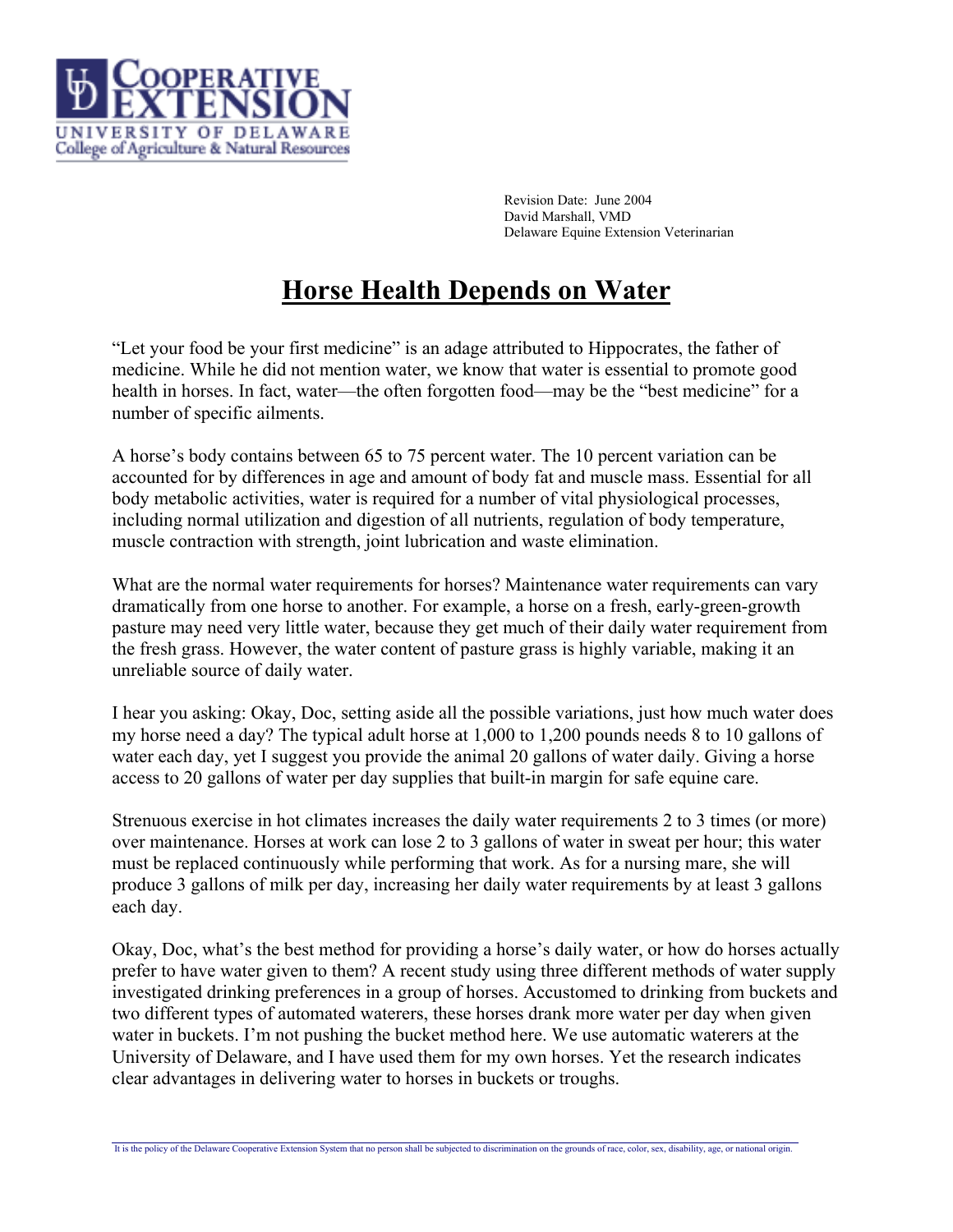What horses prefer, however, does not always add up to increased water intake. For example, in very cold weather, when drinking water temperatures approach freezing, a horse's water intake will decrease. This decrease in daily water intake may lead to problems, frequently impaction colic. Early recommendations to promote increased water intake were to provide the horse with a bucket of warmed water along side its regular water. We discovered the horse preferred drinking from the cold water over the warm water, and continued to drink too little water per day. When we took away the cold water, leaving only the warm, the horse drank the warm water, actually consuming a greater quantity of water per day. So next winter, to increase your horse's daily water intake, warm up its water (warm to 60-70 degrees F.), and remove cold water sources.

We know that horses prefer water from a bucket, trough, or stream. What about free access to water versus water limited to one or two times per day? Some horse owners give their horses access to water only one or two times daily. Horses can adapt to this practice. Even in nature, wild horses typically only visit the "watering hole" one or two time a day, and in some cases, only every other day. First, understand that this is an adaptation. By that I mean it takes horses time (maybe weeks) to learn to drink all of their daily water at one or two drinking opportunities per day. Second, wild horses eat fresh grass, not hay. Fresh grass contains far more water than hay, thus decreasing the horse's need for drinking water.

A horse's stomach is small, holding just 2 to 3 gallons of food or water. Horses need 8 to 10 gallons of water per day—a need that increases with exercise, heat or lactation to as much as 18 to 24 gallons per day. You don't have to be a math whiz—a working horse, a lactating mare or a horse living in a hot environment cannot fit enough water into its stomach at one or two drinking opportunities.

Equally important to consider is the horse in training or work. Working horses require water continuously throughout their day. How long is it safe to work a horse before allowing a water break before resuming work? It depends on factors of which environmental temperature looms large. On the hot, humid days of July and August, provide water opportunities every 30 minutes. Never go longer than 1 to 2 hours, even on cool spring and fall days. If you continue to move your "hot" horses, they may drink freely as much as they desire with no adverse consequences. On the other hand, if you plan to stop activity with your horse, while it is "hot"(for example, putting a "hot" horse in a stall), do not allow the animal to drink more than a gallon at a time every 5 to10 minutes until it has cooled or is no longer thirsty. If you keep horses moving when they are hot from work, even at a walk, problems such as colic or founder do not occur from permitting the horse access to free choice, cool water. Cool water does not mean ice water. When given a choice, horses prefer water somewhere between 45 to 70 degrees F.

Horses need clean water. Ponds are always suspect as water sources for horses and livestock. In this day and age, even streams are suspect. Water sources must be free from pollution by sewage, runoff or fertilizer/herbicide contamination. Ideally, a water source should be evaluated for purity by scientific analysis. Among the many drinking contaminants, potentially dangerous microbiological contamination can occur.

Urinary excretion of *Leptospira* bacteria by rodents can pollute water, causing abortion in mares and illness in foals and adults. *E. coli* bacteria from fecal contamination continue to be a major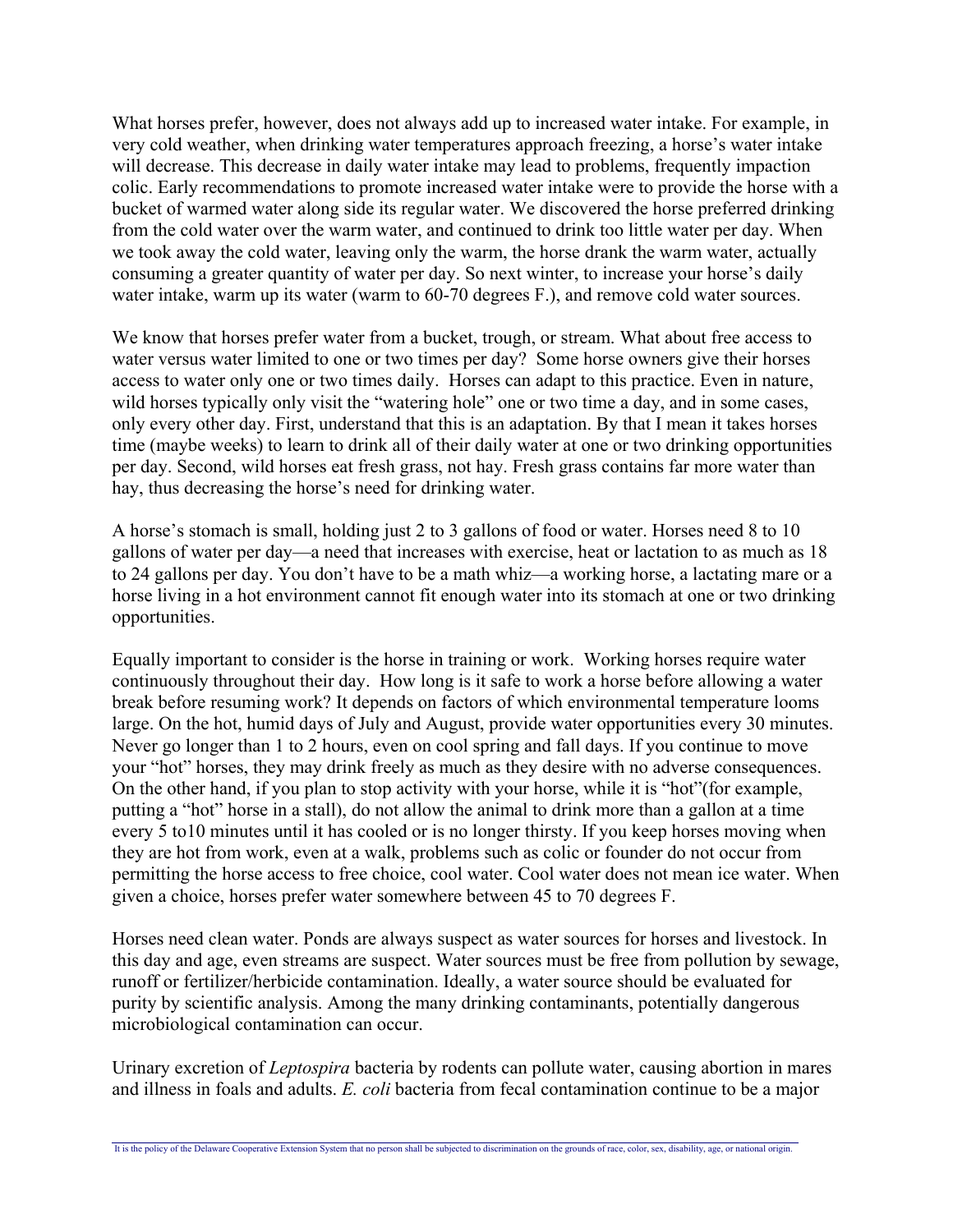problem. A severe microbiological food poisoning in the horse and mule that I saw far too frequently when I was in practice was botulism poisoning. One potential source of contamination with botulism toxin can occur in a horse's water as toxin is released when a rodent carcass ends up in the horse's or mule's drinking water. The rodent stretches to get a drink from a bucket or trough, slips into the water and drowns. The dead carcass releases botulism toxin that poisons and kills the drinking animal. Because this (and other contaminates) can find their way into a water bucket or water trough throughout the year, check your horse's water sources daily, and clean containers frequently.

In the next column, I will write about water as a defense against poor health in equines; I will cover heat stroke, heat exhaustion, dehydration and other problems prevented and/or treated by water.